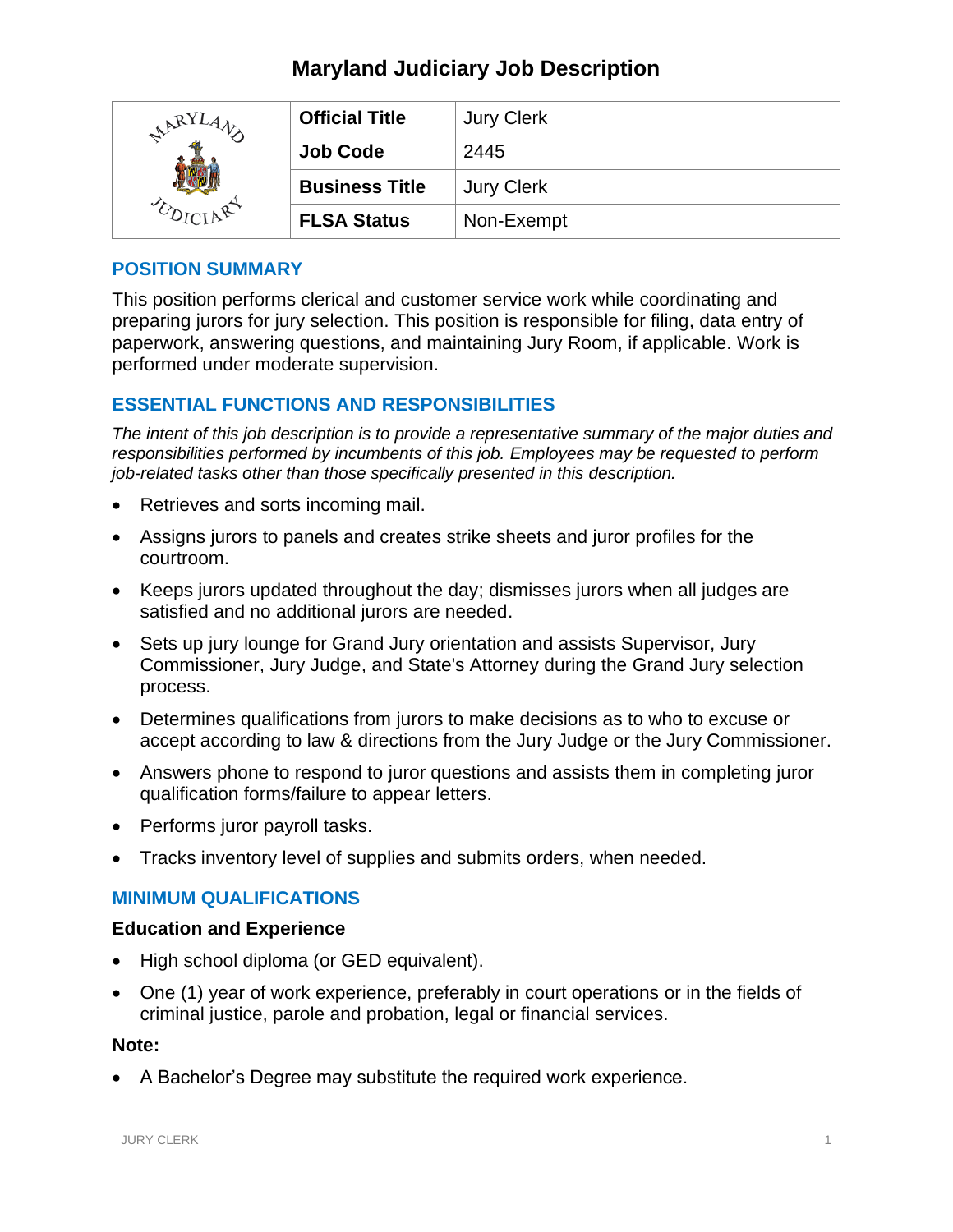# **Maryland Judiciary Job Description**

- A Paralegal/Associates Degree or 60 college credits may substitute the required work experience.
- A Paralegal Certificate may substitute the required work experience.

## **KNOWLEDGE, SKILLS, AND ABILITIES**

#### **Knowledge of:**

- Legal terminology and court procedures, policies, and forms.
- General office practices, procedures, and equipment.
- Personal Computers and software to include, but not limited to, Microsoft Office Suite.

#### **Skill in:**

- Customer service and handling problems tactfully and patiently.
- Basic English and arithmetic to include, but not limited to, spelling, punctuation, addition, subtraction, multiplication, and division.
- Typing on a personal computer.

### **Ability to:**

- Learn and apply job-related terminology, procedures, policies, rules, and regulations in order to define problems, collect and record data, appropriately complete forms, determine and document juror qualification status, and prepare and issue appropriate notifications.
- Communicate clearly, tactfully, and effectively with jurors, judges, the public, police agencies, and other court officials and personnel, both verbally and in writing.
- Use standard office and business equipment including, but not limited to, personal computers, word processing, spreadsheets, database software, copier, microfilm machine, register, scanner, fax machine, etc.
- Multitask, adjust to situations quickly, set priorities, and handle pressure in a fastpaced environment.

## **SUPERVISORY RESPONSIBILITIES**

This position does not have formal supervisory responsibilities over other employees.

#### **PHYSICAL DEMANDS**

*The physical demands described here are representative of those that must be met by an employee to successfully perform the essential functions of this job. Reasonable accommodations may be made to enable individuals with disabilities to perform the essential functions.*

This position involves sedentary work, exerting up to 10 pounds of force occasionally, and/or negligible amount of force frequently or constantly to lift, carry, push, pull, or otherwise move objects. Sedentary work involves sitting most of the time; walking and standing are required only occasionally.